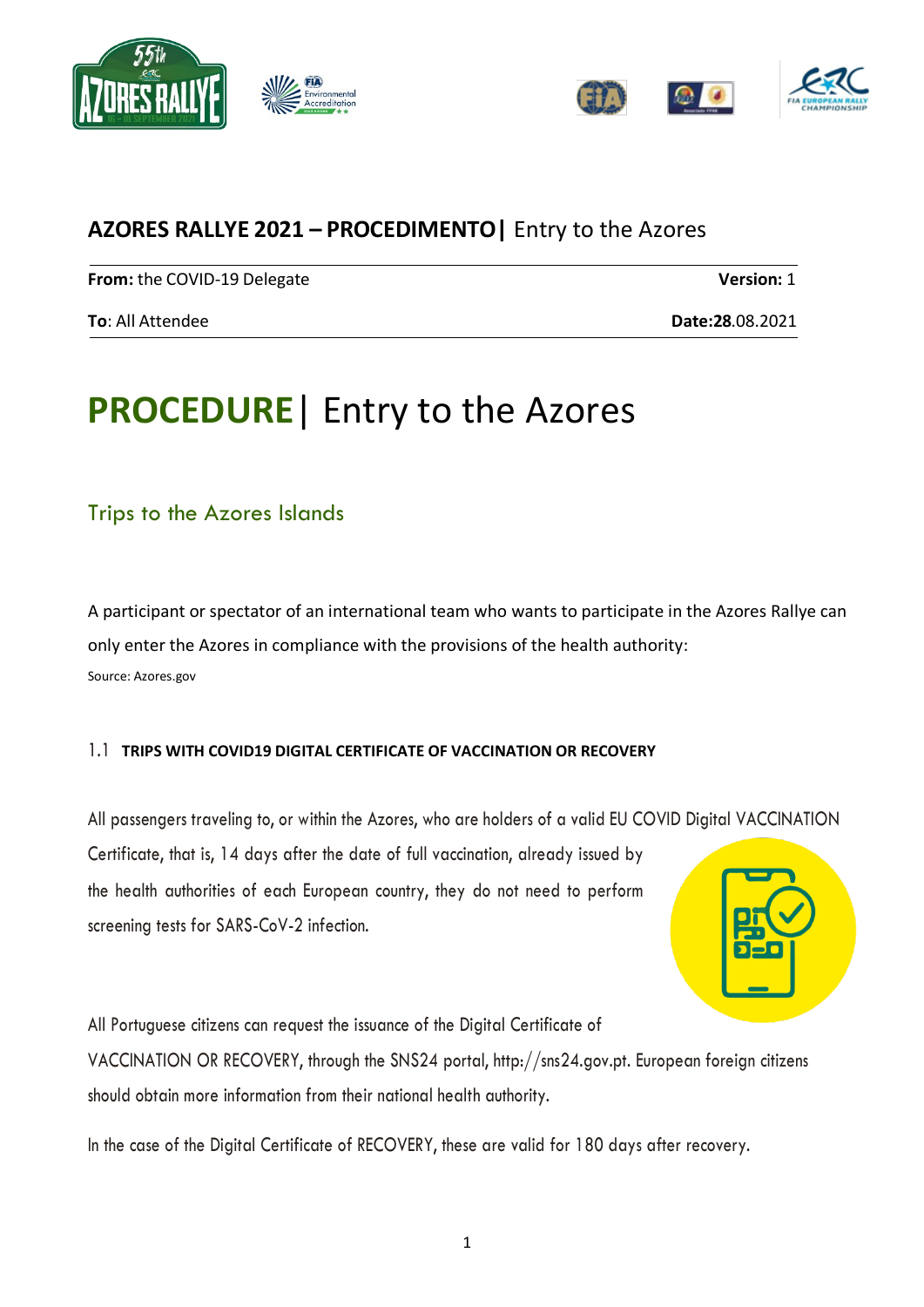





### 1.2. **TRAVEL WITH COVID19 TEST DIGITAL CERTIFICATE**



All passengers can travel to or within the Azores, being holders of the Digital TEST Certificate, already issued by the health authorities of each European country.

For the issuance of the Digital TEST Certificate within 72 hours before the trip, they can carry out the screening test in a network of laboratories agreed with the Regional Government of the Azores, throughout the national territory. All

tests carried out during trips to the Azores in one of the agreed laboratories are paid for by the Regional Government of the Azores.

If the result is negative, the issuance of the Green Digital Test Certificate must be requested through the SNS24 portal, [http://sns24.gov.pt](http://sns24.gov.pt/) , or, in the case of foreign citizens, through your national health authority. Before the start of the trip, the trip must be registered, together with the certificate, on the MySafeAzores platform [\(http://mysafeazores.com](http://mysafeazores.com/) ) for the anticipated validation of the submitted documentation.

#### 1.3. **TRAVEL WITHOUT THE COVID19 EU DIGITAL CERTIFICATE**

Passengers who intend to travel to the Azores islands, without COVID19 Digital Certificate, by air or sea, and who come from areas considered by the World Health Organization as active community

transmission zones or with active transmission chains of the SARS-virus CoV-2, are required to carry out a test upon arrival on the island, unless they present proof of a certificate issued by an accredited laboratory, nationally or internationally, attesting to the performance of a screening test to SARS-CoV-2, carried out by the RT methodology -PCR, within 72 hours before the departure of the flight or departure of the vessel.



All tests carried out during trips to the Azores in one of the agreed laboratories are paid for by the